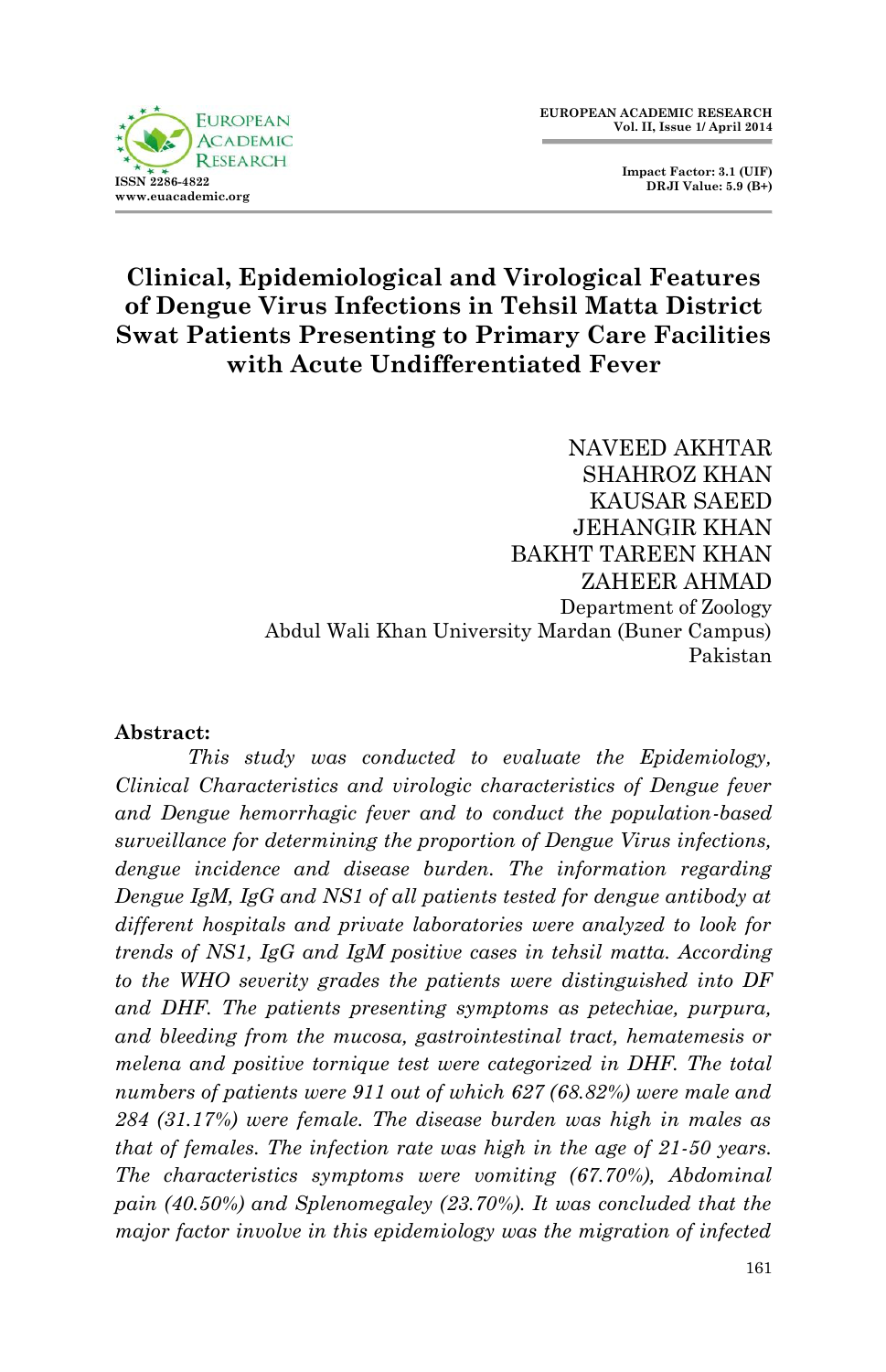*individual form other infected areas.* 

**Key words**: Dengue fever, Dengue Hemorrhagic fever, Epidemiology, Clinical Findings.

#### **Introduction**

Dengue fever has become the major cause of mortality and morbidity in tropical and subtropical areas of the world in the past several past decades (Sarkar et al. 2010).

Dengue virus belong to genus Flavivirus, family Flaviviridae, having four distant serotypes (DENV-1 to DENV-4), and causes dengue fever an arthropod-borne disease. According to an estimate the risk of dengue virus transmission is in 2.5 billion peoples of tropical and subtropical areas distributed in 100 countries (Guedes et al. 2010).

According to World health Organization (WHO) South Asia is declared as common area for dengue and dengue hemorrhagic fever. About 50 million dengue infections are estimated every year by WHO. In 2007 890000 cases of dengue were reported, of which 26000 were dengue hemorrhagic fever (DHF) in America (Jahan 2011).

The Aedes aegypti is the main vector in Singapore in the dengue virus transmission in dengue outbreaks. In urban areas the Aedes albopictus, is widespread but play secondary role (Committee on Epidemic Diseases, Ministries of the Environment and Health, Singapore, unpublished data). First case of Dengue hemorrhagic fever was reported in 1960 in Singapore, and outbreaks are increased in recent years (Chow et al. 1998).

In Pakistan dengue virus infection had made several outbreaks had been reported. In 1982 the first dengue infection in Pakistan was documented in year 1982 from Punjab in which out of 174, 12 patients were found positive for dengue virus, the collection of samples were collected in 1986 and 1978 respectively. In 1994 the first outbreak of DHF was reported by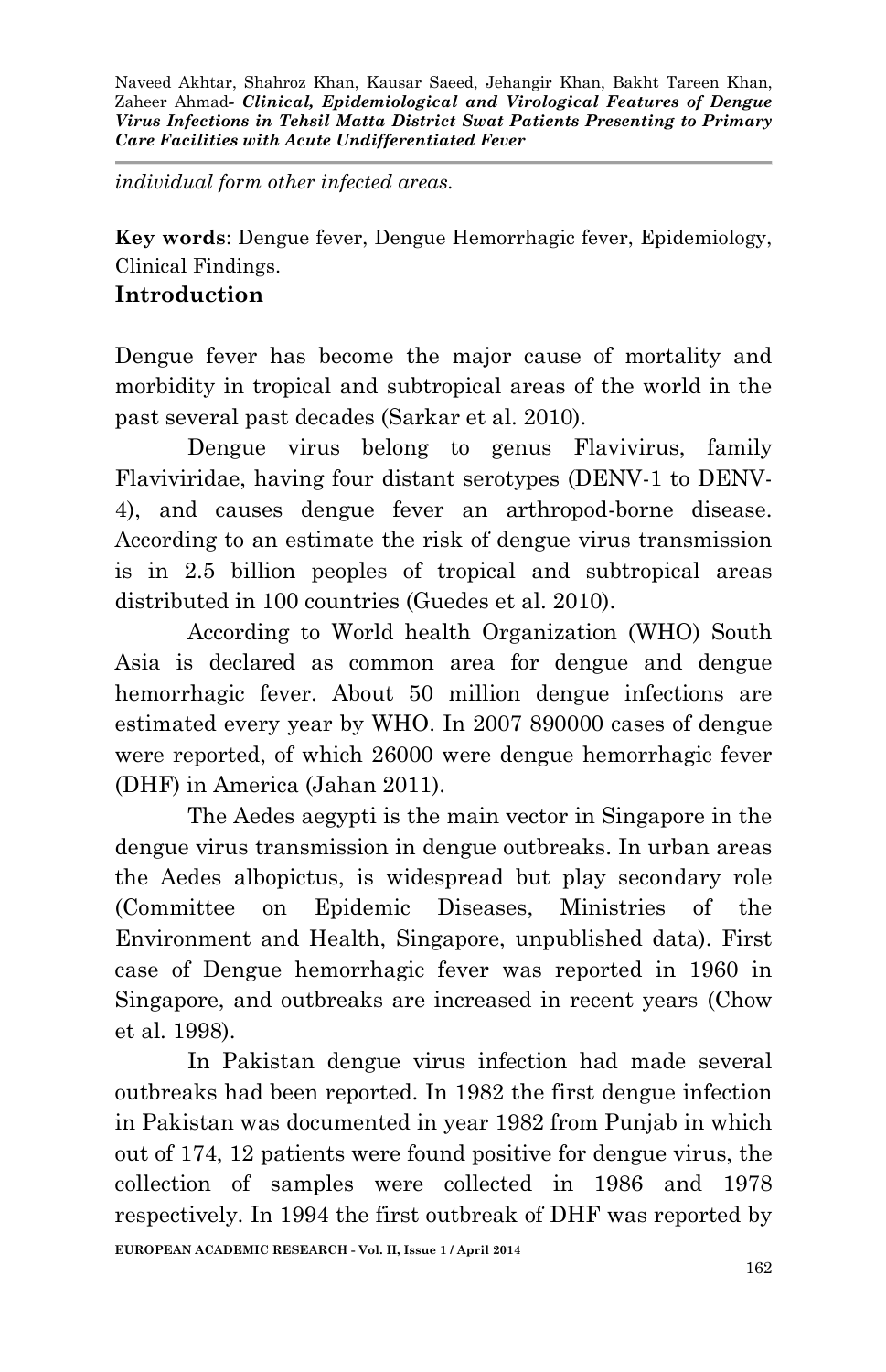Chan and colleagues who tested 10 patients for dengue virus in which they observed DEN-1 and DEN-2 in 3 patients (Fatima et al. 2011).

In Pakistan the dengue virus is now prevalent in the post monsoon periods; the virus circulates throughout the year with a peak incidence. The situation is been made worst by the recent floods of 2010 in Pakistan (Jahan 2011).

In the current study we aimed to demonstrate the epidemiology, clinical and laboratory findings in the current outbreak of Tehsil Matta district Swat, Khyber Pakhtoonkhwa Pakistan.

## **Methods and materials**

This survey was conducted in Tehsil Matta in the period of July to November 2013, in order to study the prevalence of dengue fever and dengue hemorrhagic fever in recent outbreak. The data was collected through designed performa from the patients who presented dengue infection symptoms and fulfilling the diagnostic criteria of Dengue fever (DF) and Dengue hemorrhagic fever (DHF) and have positive IgG, IgM and NS1 anti-dengue antibodies. According to the Who severity grades the patients were categorized into DF and DHF [7]. All the infected patients were examined thoroughly for Skin rashes, Abdominal pain, Spleenomegaly, Epistaxis, Gum bleeding, Haematemesis, Loose motion, vomiting. The patients presenting symptoms as petechiae, purpura, and bleeding from the mucosa, gastrointestinal tract, hematemesis or melena and positive tornique test were categorized in DHF. The age wise, sex wise and month wise analysis of the data was done.

#### **Results**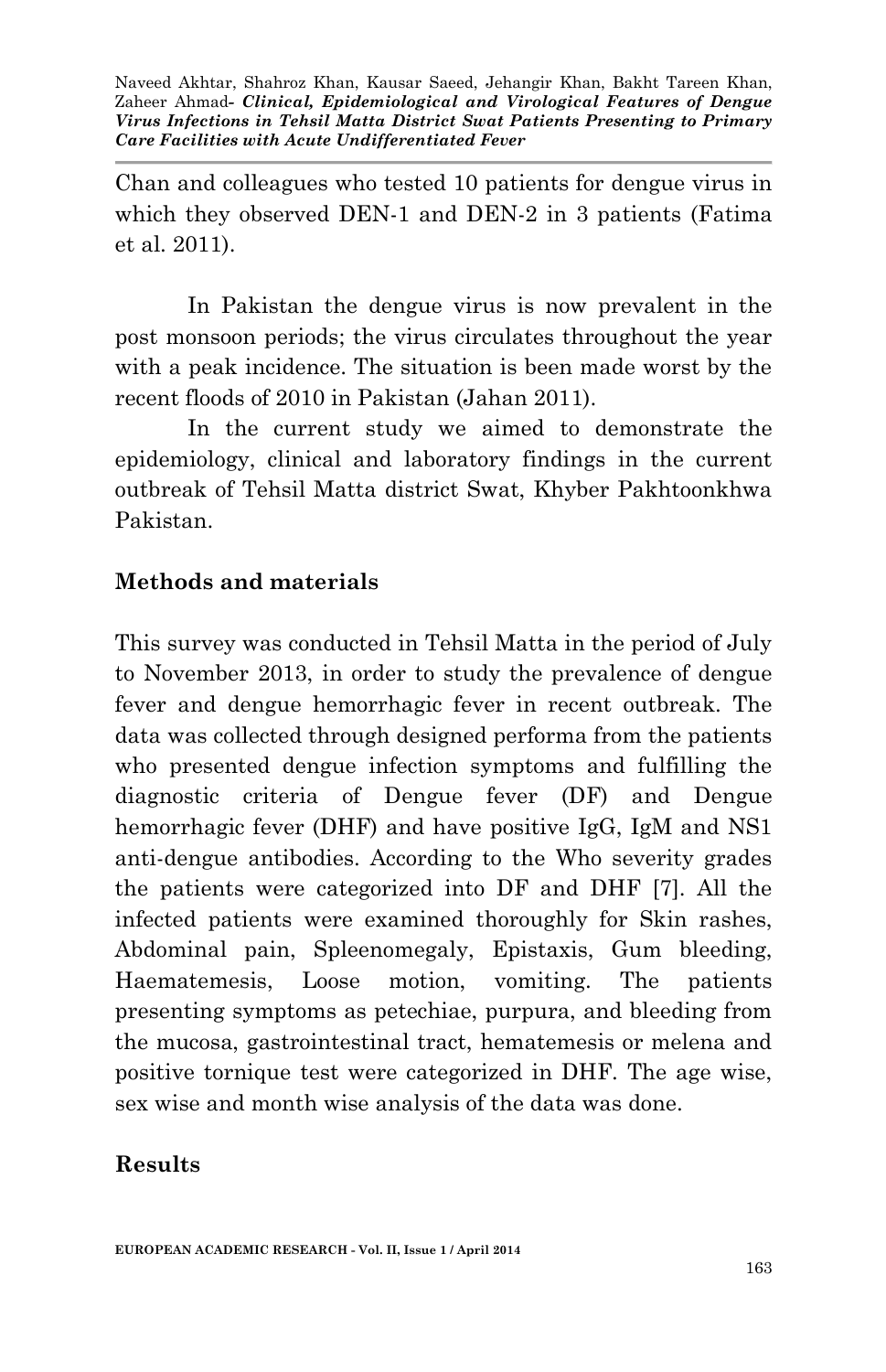### **Age wise distribution of the patients**

In the current study 911 patients were investigated in Tehsil Matta district Swat, the high infection rate was recorded in the age of 21- 50 years. The age wise distribution is shown in table 1.1.

| Age (Years)     | Frequency | Percentage |
|-----------------|-----------|------------|
| $\leq$ 20 years | 123       | 13.50 %    |
| $21 - 50$       | 713       | 78.26 %    |
| $> 50$ years    | 75        | 8.2%       |

**Table 1.1: Table showing Dengue Infection age wise (n=911).**

## **Sex wise distribution of dengue patients**

In current study among the 911 patients 627 (68.82%) were male and 284 (31.17%). The details are shown in table 1.2.

| Age (Years)     | Male $(\%)$  | Female (%)   |
|-----------------|--------------|--------------|
| $\leq$ 20 years | 82 (9.0%)    | $41(4.50\%)$ |
| $21 - 50$       | 494 (54.22%) | 219 (24.03%) |
| $> 50$ years    | $51(5.59\%)$ | 24(2.63%)    |
| Total           | 627 (68.82%) | 284 (31.17%) |

**Table 1.2: Table showing Dengue Infection sex wise (n=911).**

#### **Patients presenting signs and symptoms**

In current study the patients presenting symptoms were fever (100%), vomiting (67.70%), and abdominal pain (40.50%), splenomegaly (23.70%), Petechiae (16.20%) and gum bleeding (6.70%).

| <b>Symptoms</b> | <b>Frequency</b> | Percentage |
|-----------------|------------------|------------|
| Fever           | 911              | 100%       |
| Vomiting        | 616              | 67.70%     |
| Abdominal pain  | 387              | 42.50%     |
| Splenomegaly    | 215              | 23.70%     |
| Petechiae       | 147              | 16.20%     |
| Gum bleeding    | 61               | 6.70%      |

**Table 1.3: Patients presenting signs & symptoms of dengue fever (n=911)**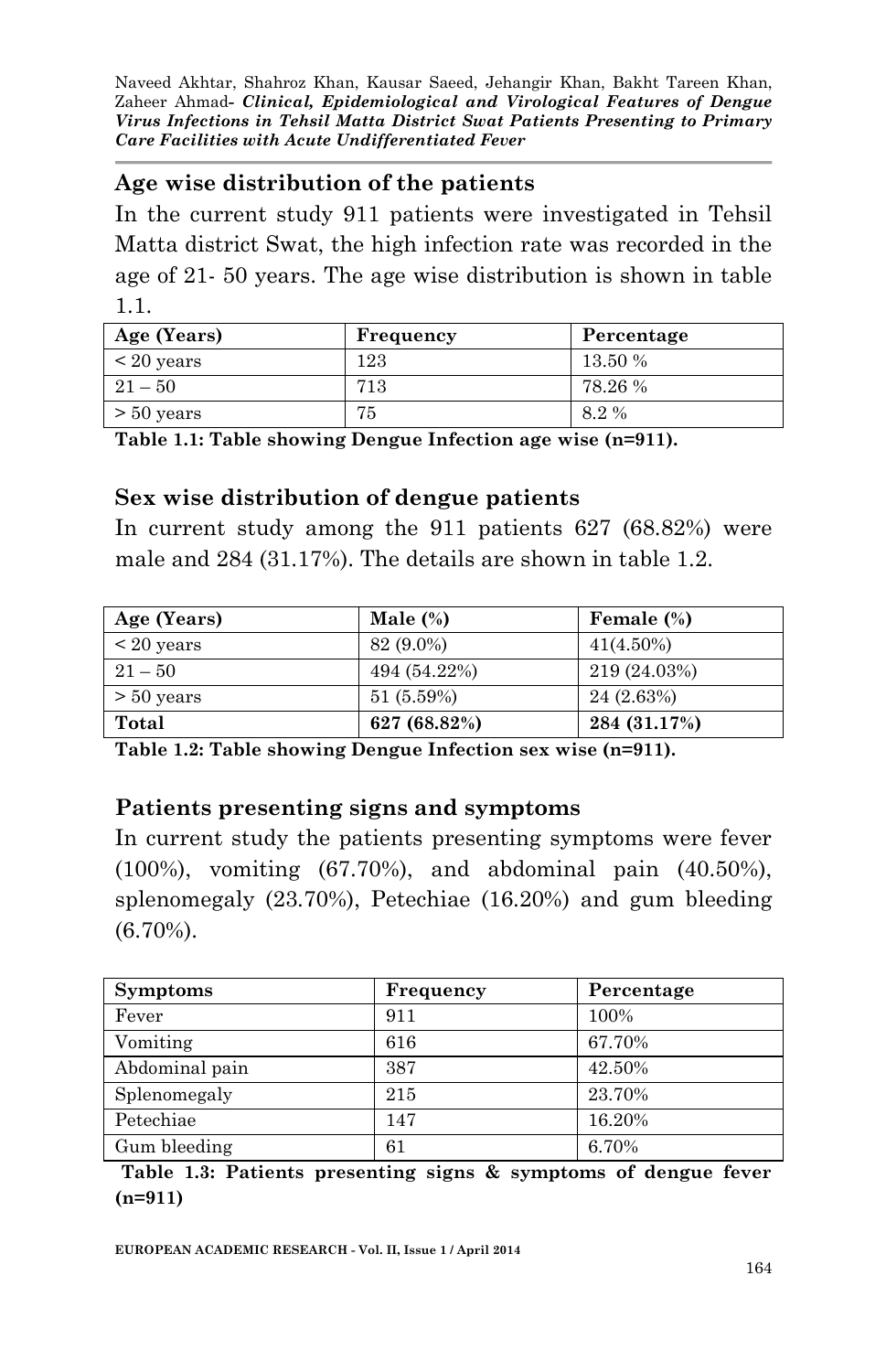In the study the condition of fever of the patients was not uniform, the fever of  $257 (28.21%)$  was continuous,  $509 (55.87%)$ was intermittent and 145 (15.91%) was remittent. Table 1.4 shows the condition of fever of the patients.

| Continuous   | Intermittent | Remittent    |
|--------------|--------------|--------------|
| N(%)         | N(%)         | N(%)         |
| 257 (28.21%) | 509 (55.87%) | 145 (15.91%) |

**Table 1.4: Condition of fever of Dengue patients (n=911)**

In our study the frequency of the platelets count was 146 (16.02%) below 50,000, followed by 364 (39.95%) having platelets count between 50,000- 100,000 and 419 (45.99%) having platelets count more than 100,000. Table 1.5 shows the details of platelets count.

| <b>Platelets</b><br>count | Frequency | Percentage % |
|---------------------------|-----------|--------------|
| cmm                       |           |              |
| ${}< 50,000$              | 146       | 16.02 %      |
| 50,000-100,000            | 364       | 39.95 %      |
| > 100,000                 | 419       | 45.99 %      |

**Table 1.5: Table showing platelets count/cmm among dengue patients (n=911)**

During the 5 month study it was noted that the infection rate was low in July and gradually increases and the infection was at peak in September and October. The details of the month wise infection is shown in graph 1.6.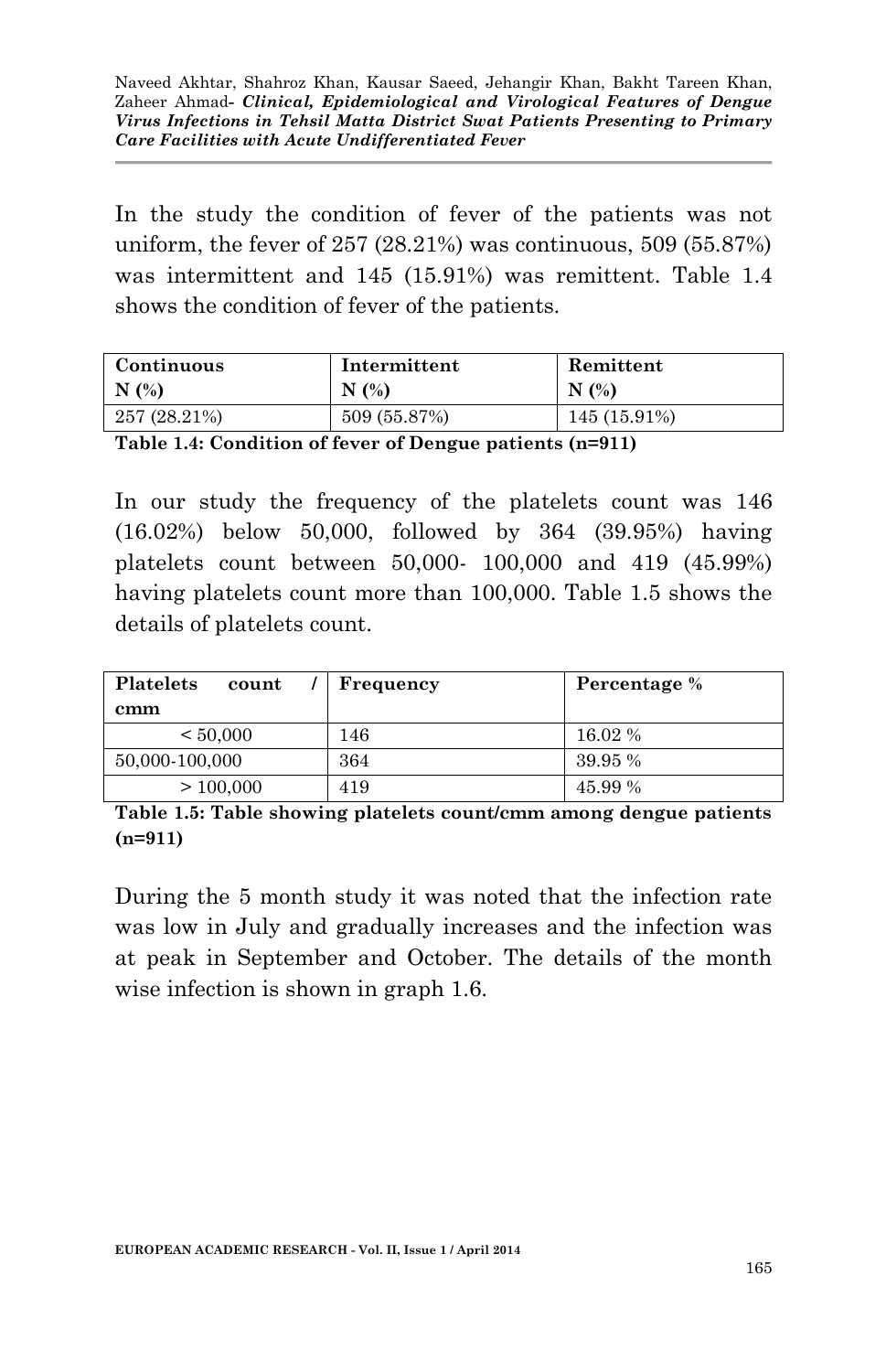

**Table 1.6: Graph showing the infection of dengue infection month wise (n=911)**

## **Discussion**

Unprecedented population growth and unplanned urbanization are the two main factors that have led to the emergence of dengue virus infection in tropical developing countries (Gubler 1998). Swat is located in the lap of mountainous ranges, which are the offshoots of Hindukush; so the larger part of Swat is covered with mountains and hills. True plain is not found in Swat, yet local people call some areas plain surfaces. These plain surfaces receive water from river Swat and its tributaries for irrigation which provide sufficient breeding grounds for mosquitoes.

According to (Sajid et al. 2012) 35 cases of Dengue fever were recorded out of which, 20 patients were male and 15 were females. According to (Khan et al. 2007) out of a total of 15040 patients (63.2% male and 36.8% female), 3952 (26.3%) tested positive for dengue IgM antibody. Regarding the previous studies that show the high infection rate in the males as compared to females, similar results are found in our study. In our study out of total 911 patients 627 (68.82%) were male and 284 (31.17%).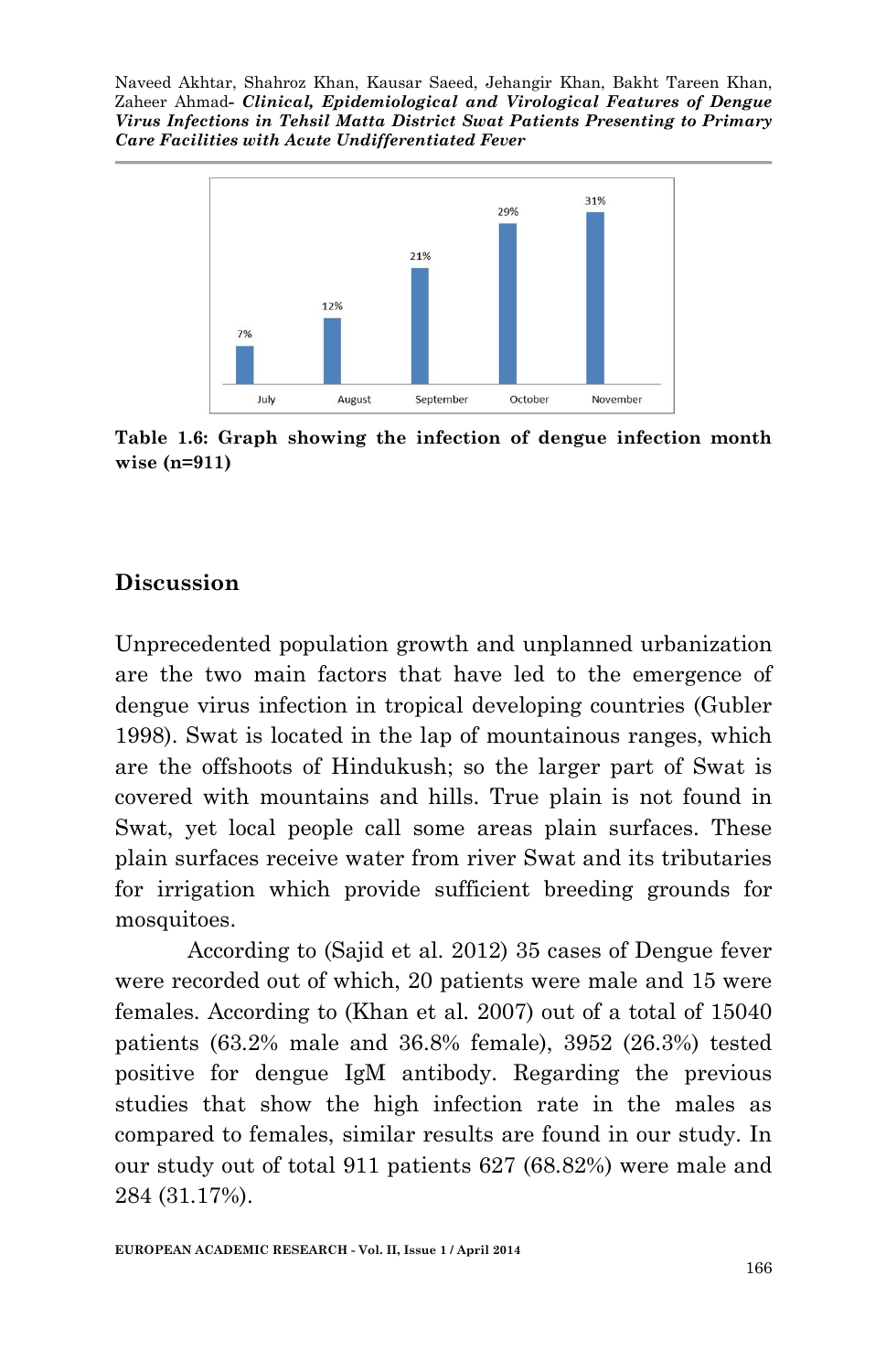DHF is considered primarily to be a disease of children under the age of 15 years and is a leading cause of hospitalization of young children in Southeast Asia (Gubler 1998). According to (Khan et al. 2007) 83.6% of adult patients presented to the hospital with signs and symptoms compatible with DHF. A similar age distribution was also noted during the 1994—1995 outbreak in Karachi. This observation is consistent with reports from other endemic countries. A 3-year study from India showed a maximum number of cases between the ages of 21 and 30 years (Gupta et al. 2006). In the 2001 outbreak in Kaohsiung city in Taiwan, the mean age of the patients with DHF was 55 years (Lai et al. 2004). Similarly in Singapore, young adults were predominantly affected by DHF in the 2005 outbreak (Low et al. 2006). In our study the high rate of infection was recorded in the age between 21-50 years.

According to (Khan et al. 2007) the symptoms of the patients were vomiting in 110 (64%), abdominal pain in 50 (29.1%) and diarrhea in 46 (26.7%). Body aches were reported by 41 (23.8%). The majority of these patients had right hypochondrial tenderness on examination. A diffuse erythematous or maculopapular rash, over the face, upper torso and/or lower limbs was noted in 65 (37.8%) of the patients. Although abdominal pain and vomiting have been found to be prominent presenting symptoms (Anuradha et al. 1998) the exact mechanism underlying gastrointestinal symptoms in dengue virus infections is not fully known. Gastrointestinal manifestations of DF are mainly in the form of bleeding or liver function abnormalities (Krishna et al. 2006). Liver injury from dengue virus is mediated by its direct infection of hepatocytes and Kupffer cells (Ling et al. 2007). Liver involvement is usually associated with severe complications such as gastrointestinal bleeding, secondary to the associated coagulation defects (Wichmann et al. 2004). Regarding the previous studies the abdominal pain and vomiting are common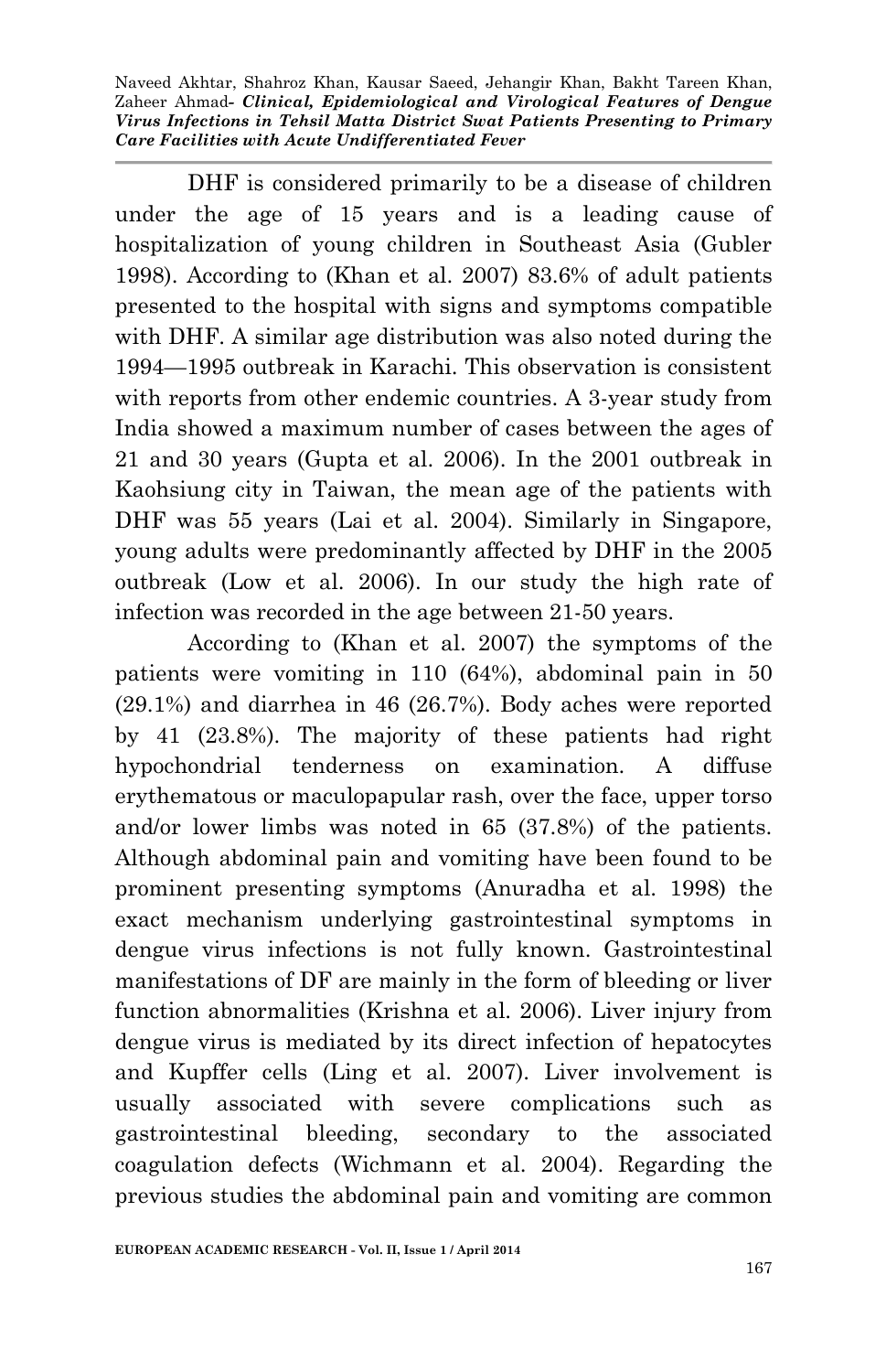symptoms recorded from the dengue patents. In our study the patients presenting symptoms were fever (100%), vomiting (67.70%), and abdominal pain (40.50%), splenomegaly (23.70%), Petechiae (16.20%) and gum bleeding (6.70%).

According to (Sajid et al. 2012) Most of the patients had platelet count between 50,000-100,000/cmm and 4 patients had counts below 50,000/cmm. According to (Akhtar et al. 2014) the platelets count of the 1427 (16.01%) were below 50,000, the platelets count of 2726 (30.59%) were from 50,000-100,000 and the platelets count of 4758 (53.39%) was above 100,000. According to (Khan et al. 2007) Thrombocytopenia with an overall mean platelet count of 85.5 cells/mm3 was noted in 81.4% of patients. The lowest platelet count was 5 cells/mm3. In our study the frequency of the platelets count was 146 (16.02%) below 50,000, followed by 364 (39.95%) having platelets count between 50,000- 100,000 and 419 (45.99%) having platelets count more than 100,000.

According to (Akhtar et al. 2014) the high infection rate was recorded in month of October 37% and lowest infection rate was found in the month of august that was 11%. Analysis of monthly dengue cases showed peak incidence from August to October 2006. This pattern is consistent with reports from other endemic countries (Gupta et al. 2006; Lai et al. 2004; Islam et al. 2006) and correlates well with the hot summer and monsoon season, which provide ideal breeding conditions for *Aedes aegypti*. In our study quite similar results were found, the highest infection was found in the month of November 31%, followed by October 29%, September 21%, August 12% and lowest infection rate was recorded in the month of July that was 7%.

# **Conclusion**

In our study it was concluded that those patients, who drink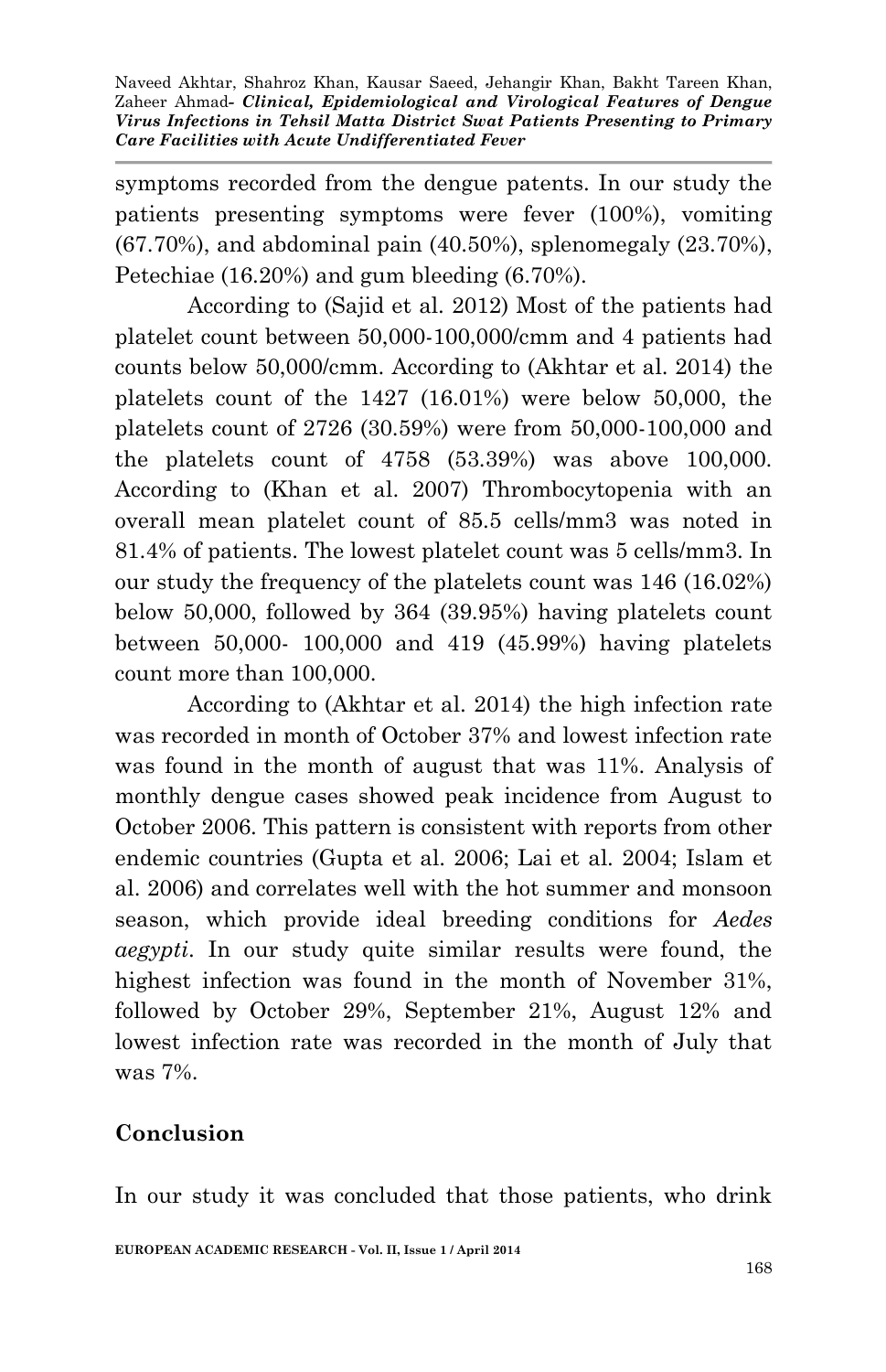plenty of fluids, get plenty of rest and taking antipyretics were in good conditions as that of other. The users of aspirin and other nonsteroidal, anti-inflammatory medications were in high risk of hemorrhage. During the febrile phase of illness the dehydrating patient were in serious condition. In conclusion, despite the limitation in terms of patient population (not all infected patients were included) and study design (retrospective review), the results of our study have highlighted significant findings, such as adult susceptibility to DHF, abdominal symptoms and low platelets count, at the time of presentation of our study in population. From our study we have observed that Dengue virus is endemic in the country, circulating through the year with a peak incidence in the post-monsoon period.

# **BIBLIOGRAPHY:**

- Guedes, D. R. D., M. T. Cordeiro, M. A. V. Melo-Santos, T. Magalhaes, E. Marques, L. Regis, A. F. Furtado, and C. F. J. Ayres. 2010. "Patient-based dengue virus surveillance in Aedes aegypti from Recife, Brazil." *J Vector Borne Dis* 47: 67–75.
- Sarkar, A., D. Taraphdar, and S. Chatterjee. 2011. "Molecular Typing of Dengue Virus Circulating in Kolkata, India in 2010." *J of Trop Med* 10:1155.
- Jahan, F. 2011. "Dengue Fever (DF) in Pakistan." *Asia Pacific Family Medicine* 10:1.
- Chow, V. T. K., Y. C. Chan, R. Yong, K. M. Lee, L. K. Lim, Y. K. Chung, S. G. Lam-Phua, and B. T. Tan. 1998. "Monitoring of Dengue Viruses in Field-Caught Aedes Aegypti and Aedes Albopictus Mosquitoes by a Type-Specific Polymerase Chain Reaction and Cycle Sequencing." *J. Trop. Med. Hyg.* 58(5): 578–586.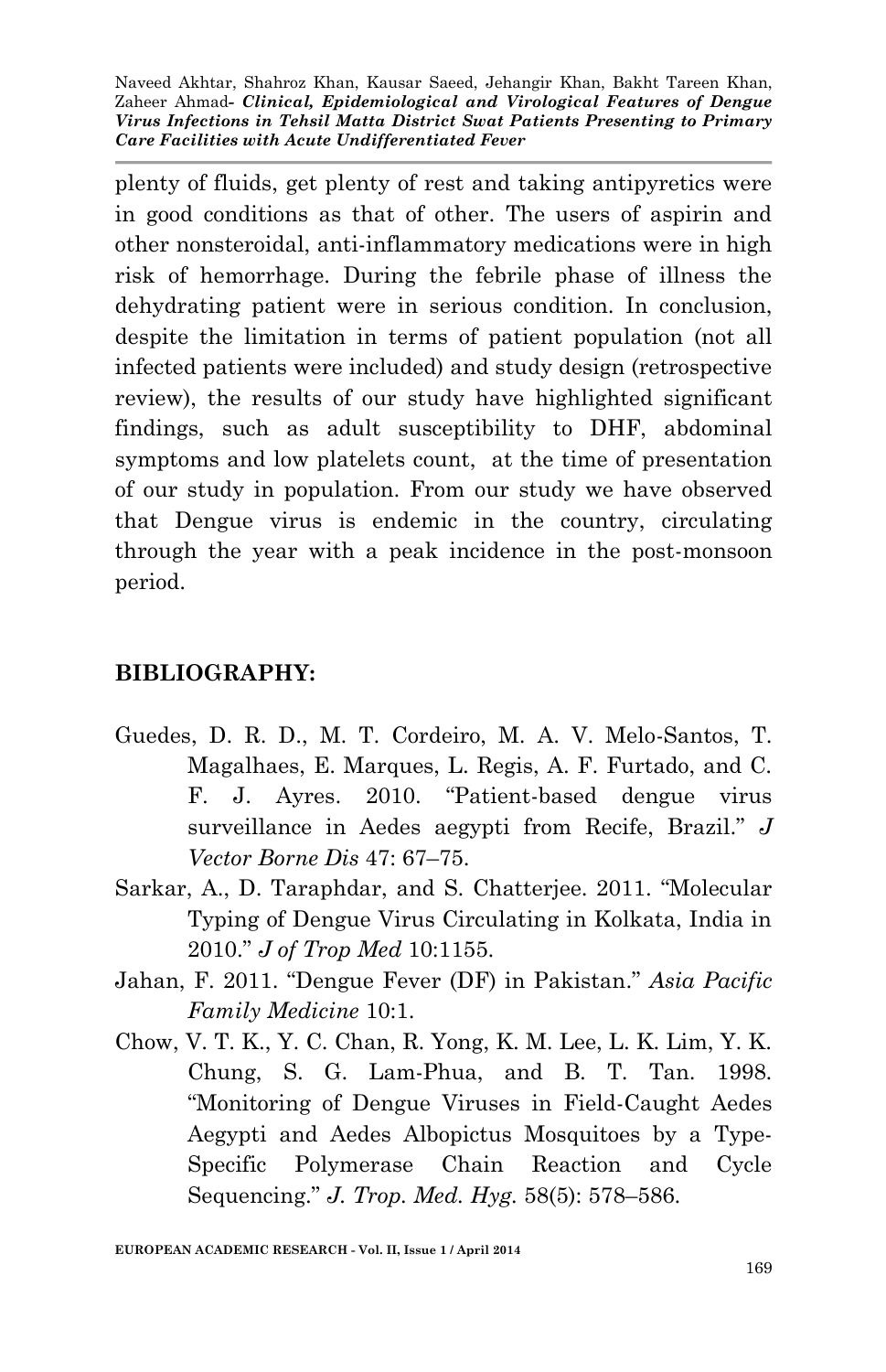- Fatima, F., M. Idrees, M. A. Bajwa, Z. Tahir, O. Ullah, M. Q. Zia, A. Hussain, M. Akram, B. Khubaib, S. Afzal, S. Munir, S. Saleem, B. Rauff, S. Badar, M. Naudhani, S. Butt, M. Aftab, A. Ali, and M. Ali. 2011. "Serotype and genotype analysis of dengue virus by sequencing followed by phylogenetic analysis using samples from three mini outbreaks- 2007-2009 in Pakistan." *BMC Microbio* 11:200.
- Khan, E., J. Siddiqui, S. Shakoor, V. Mehraj, B. Jamil, and R. Hasan. 2007. "Dengue outbreak in Karachi, Pakistan, 2006: experience at a tertiary care center." *Transactions of the Royal Society of Tropical Medicine and Hygiene* 101: 1114—1119.
- Gubler, D. J. 1998. "Dengue and dengue hemorrhagic fever." *Clin. Microbiol. Rev*. 11: 480—496.
- Sajid, A., A. Ikram, and M. Ahmed. 2012. "Dengue Fever Outbreak 2011: Clinical Profile of Children Presenting at Madina Teaching Hospital Faisalabad." *JUMDC* 3(1).
- Khan, E., M. Kisat, N. Khan, A. Nasir, S. Ayub, and R. Hasan. 2007. "Demographic and Clinical Features of Dengue Fever in Pakistan from 2003–2007: A Retrospective Cross-Sectional Study." *PLoS ONE* 5(9): e12505. doi:10.1371/journal.pone.0012505
- Gupta, E., L. Dar, G. Kapoor, and S. Broor. 2006. "The changing epidemiology of dengue in Delhi, India." *Virol. J.* 3: 92.
- Lai, P. C., S. S. Lee, C. H. Kao, Y. S. Chen, C. K. Huang, W. R. Lin, S. R. Wann, H. H. Lin, M. Y. Yen, and Y. C. Liu. 2004. "Characteristics of a dengue hemorrhagic fever outbreak in 2001 in Kaohsiung." *J. Microbiol. Immunol. Infect.* 37, 266—270.
- Low, J. G. H., E. E. Ooi, T. Tolfvenstam, Y. S. Lew, M. L. Hibberd, L. C. Ng, Y. L. Lai, G. S. Yap, C. S. Li, S. G. Vasudevan, and A. Ong. 2006. "Early dengue infection